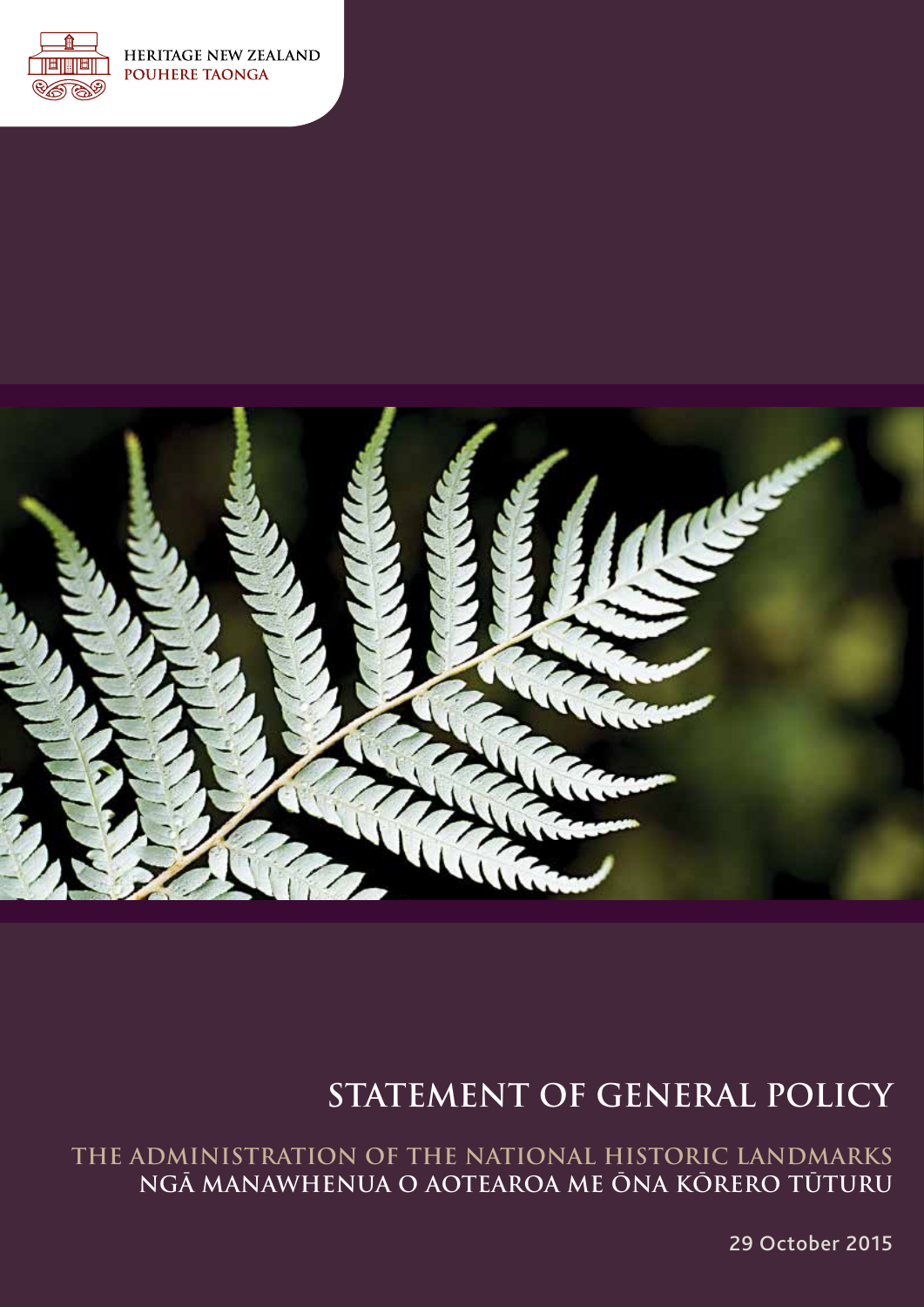## **ABOUT HERITAGE NEW ZEALAND POUHERE TAONGA**

Heritage New Zealand Pouhere Taonga (HNZPT) is an autonomous crown entity established by the Heritage New Zealand Pouhere Taonga Act 2014 (HNZPTA). HNZPT's role, as defined by the HNZPTA, is "to promote the identification, protection, preservation and conservation of the historical and cultural heritage of New Zealand". HNZPT is New Zealand's leading national historic heritage agency and is seen by the public as the guardian of this country's national historic heritage.

HNZPT IS GOVERNED by a Board that is responsible for the organisation's strategic direction, while taking into account government priorities and desired outcomes. The Māori Heritage Council has specific statutory functions under the HNZPTA relating to the promotion and conservation of many aspects of Māori heritage. The Council works closely with the Board and advises the Board on matters of interest to Māori and on undertaking its work in a culturally appropriate manner.

The national office in Wellington provides key service, support and policy functions, and a Māori Heritage team operates throughout the management and organisational structure. There are regional and area offices located in Auckland, Wellington, Christchurch, Kerikeri, Tauranga and Dunedin and the Heritage Destinations Team manages 48 historic properties around the country, 15 of which are staffed.

The work of HNZPT focuses on:

- **I** Identifying and recording information on historical and cultural heritage, through assessments and entering significant heritage onto the New Zealand Heritage List/ Rārangi Kōrero or identifying National Historic Landmarks/Ngā Manawhenua o Aotearoa me ōna Kōrero Tūturu.
- **Promoting the conservation of significant historical and** cultural heritage, through advice, capacity building, advocacy, regulation, ownership of selected properties, and providing targeted incentive funding.
- Engaging with the heritage owners, iwi and hapū, heritage professionals, the public, councils and government on heritage.  $\blacksquare$

## **STATEMENTS OF GENERAL POLICY**

To provide leadership and direction in key areas of work, HNZPT has produced statements of general policy for five key activities, as required by section 17 of the HNZPTA. This policy covers the administration of the National Historic Landmarks List/Ngā Manawhenua o Aotearoa me ōna Kōrero Tūturu.

#### THE OTHER STATEMENTS of general policy cover:

- **The administration of the archaeological provisions**
- $\blacksquare$  The statutory role of advocacy
- The administration of the New Zealand Heritage List/Rārangi Kōrero
- The management and use of historic places owned, controlled or vested in HNZPT.

The HNZPTA requires that HNZPT consults on the draft policies by making them publicly available and inviting public comment. The draft policies were publicly notified on 3 February 2015 and submissions closed on 17 April 2015. HNZPT has considered all submissions received on the draft policies. This policy was approved by the Māori Heritage Council and the HNZPT Board on 25 June 2015 with minor amendments approved 29 October 2015. Each statement of general policy must be reviewed within 10 years of adoption.  $\blacksquare$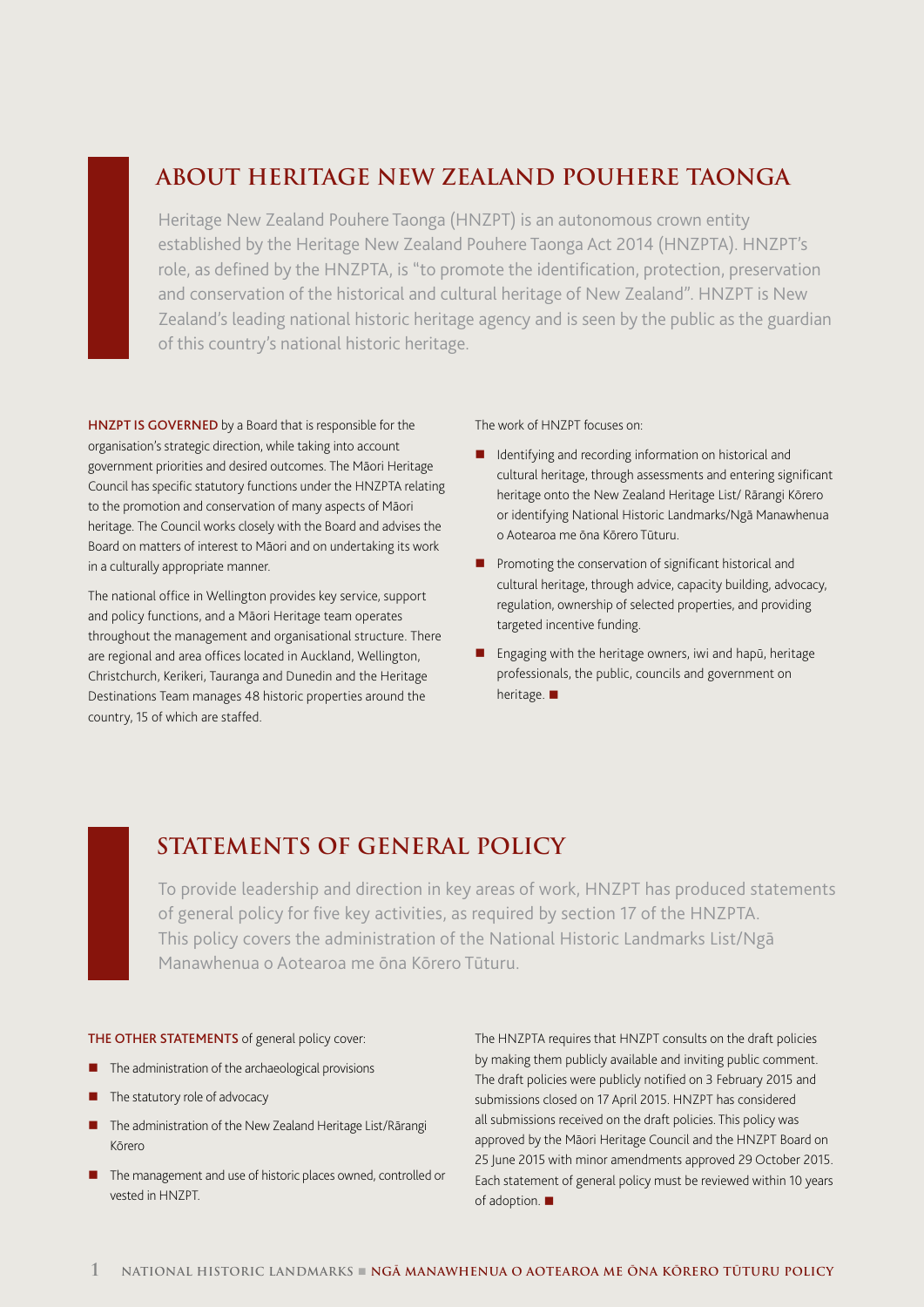### **CONTENTS**

## **STATEMENT OF GENERAL POLICY:**

**THE ADMINISTRATION OF NATIONAL HISTORIC LANDMARKS/NGĀ MANAWHENUA O AOTEAROA ME ŌNA KŌRERO TŪTURU**

| <b>INTRODUCTION</b>                                                                                                                                                                                                                  | 3              |
|--------------------------------------------------------------------------------------------------------------------------------------------------------------------------------------------------------------------------------------|----------------|
| Purpose of the policy                                                                                                                                                                                                                | 3              |
| LEGISLATIVE CONTEXT                                                                                                                                                                                                                  | $\overline{4}$ |
| <b>INTERPRETATION</b>                                                                                                                                                                                                                | 5              |
| OBJECTIVES AND POLICIES                                                                                                                                                                                                              | 6              |
| Purpose and principles<br><u> 1989 - Johann Barbara, martxa eta batarra (h. 1989).</u>                                                                                                                                               | 6              |
| Promotion and engagement <b>contract and a set of the set of the set of the set of the set of the set of the set of the set of the set of the set of the set of the set of the set of the set of the set of the set of the set o</b> | 8              |
| Māori heritage values<br><u> 1989 - An Dùbhlachd an Dùbhlachd ann an Dùbhlachd ann an Dùbhlachd ann an Dùbhlachd ann an Dùbhlachd ann an Dù</u>                                                                                      | 9              |
| Nomination and assessment<br><u> 1980 - Johann Barn, mars an t-Amerikaansk politiker (</u>                                                                                                                                           | 10             |
| <u> 1989 - Johann Barn, mars ann an t-Amhain Aonaichte ann an t-Aonaichte ann an t-Aonaichte ann an t-Aonaichte a</u><br>Access to information                                                                                       | 15             |
| Monitoring and review                                                                                                                                                                                                                | 16             |
| <b>GLOSSARY</b>                                                                                                                                                                                                                      | 18             |

#### ISBN 978-1-877563-19-5 (ONLINE)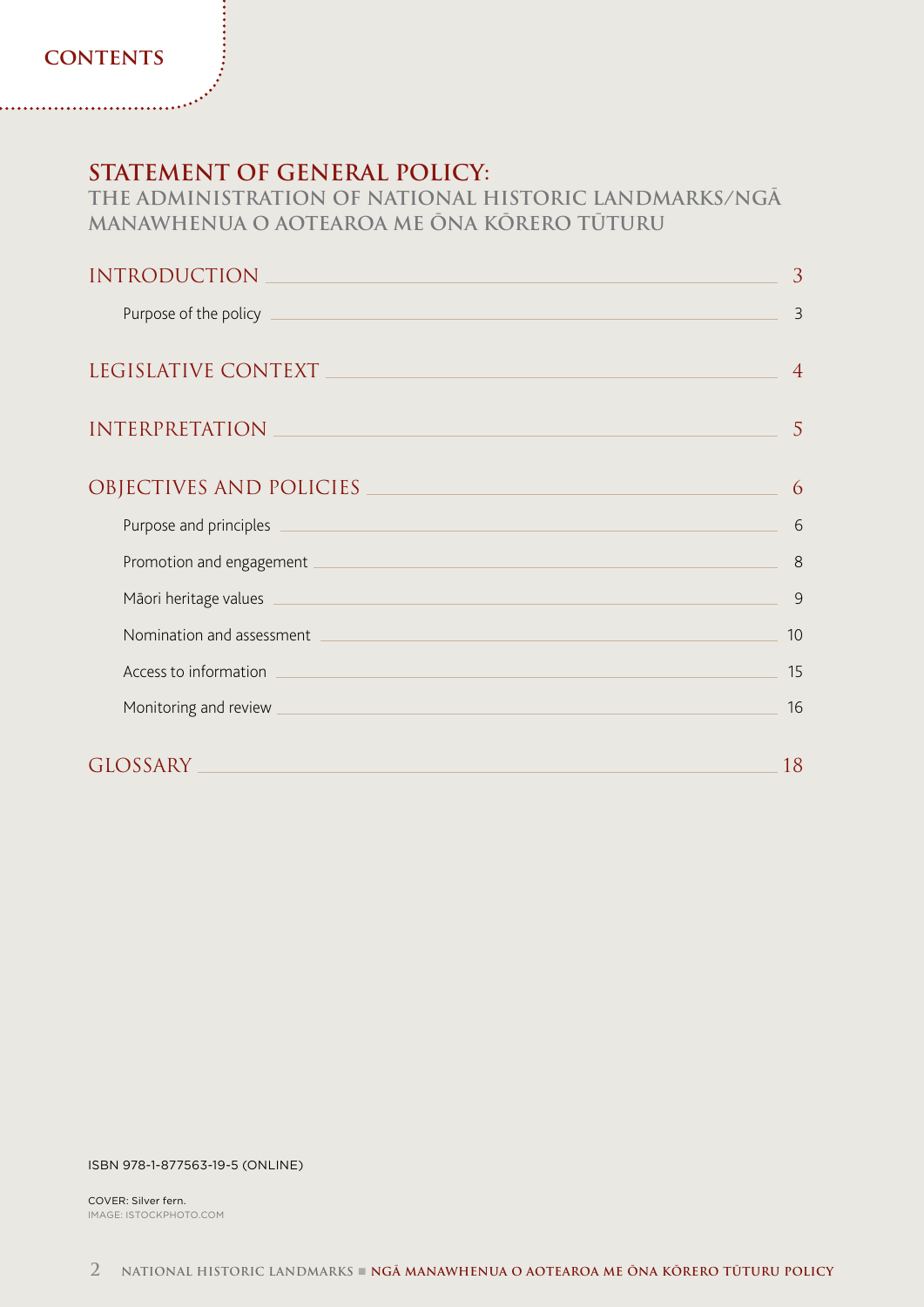### **introduction**

## **INTRODUCTION**

Heritage New Zealand Pouhere Taonga (HNZPT) has been charged with establishing and maintaining a list of places of outstanding national heritage value called National Historic Landmarks/Ngā Manawhenua o Aotearoa me ōna Kōrero Tūturu (National Historic Landmarks). The list of National Historic Landmarks (the Landmarks list) will recognise places on the New Zealand Heritage List/Rārangi Kōrero<sup>1</sup> that are of outstanding national heritage value.

HNZPT IS COMMITTED to working collaboratively to administer the Landmarks list. The selection of National Historic Landmarks is an opportunity for a nationwide conversation about which **places** are most important to us before the **Minister** decides which places to include on the Landmarks list.

National Historic Landmarks are places to celebrate and reflect on what it means to be a New Zealander. To this end, HNZPT works with **owners** and managers to promote an appreciation of our most important places. Some National Historic Landmarks may be accessible by the public. Inclusion on the Landmarks list will not automatically allow public access rights and nor will it give HNZPT any ownership or management rights to a place.

National Historic Landmarks are an important legacy that we safeguard for the enjoyment of present and future generations. To this end, risk management plans are required for National Historic Landmarks to mitigate the effects of natural disasters and ensure they are managed to the highest practicable standard of care. HNZPT works with owners to conserve National Historic Landmarks and uses the Landmarks list to assist in setting national priorities for heritage conservation.

### **purpose of the policy**

The purpose of this policy is to outline the approach HNZPT will take when establishing and maintaining the Landmarks list. More detailed information on process and procedure can be found in  $HNZPT's$  forms and guidelines.  $\blacksquare$ 

1 The New Zealand Heritage List/Rārangi Kōrero, continued under the HNZPTA under section 65(1) is the same as the Register established under section 22 of the Historic Places Act 1993.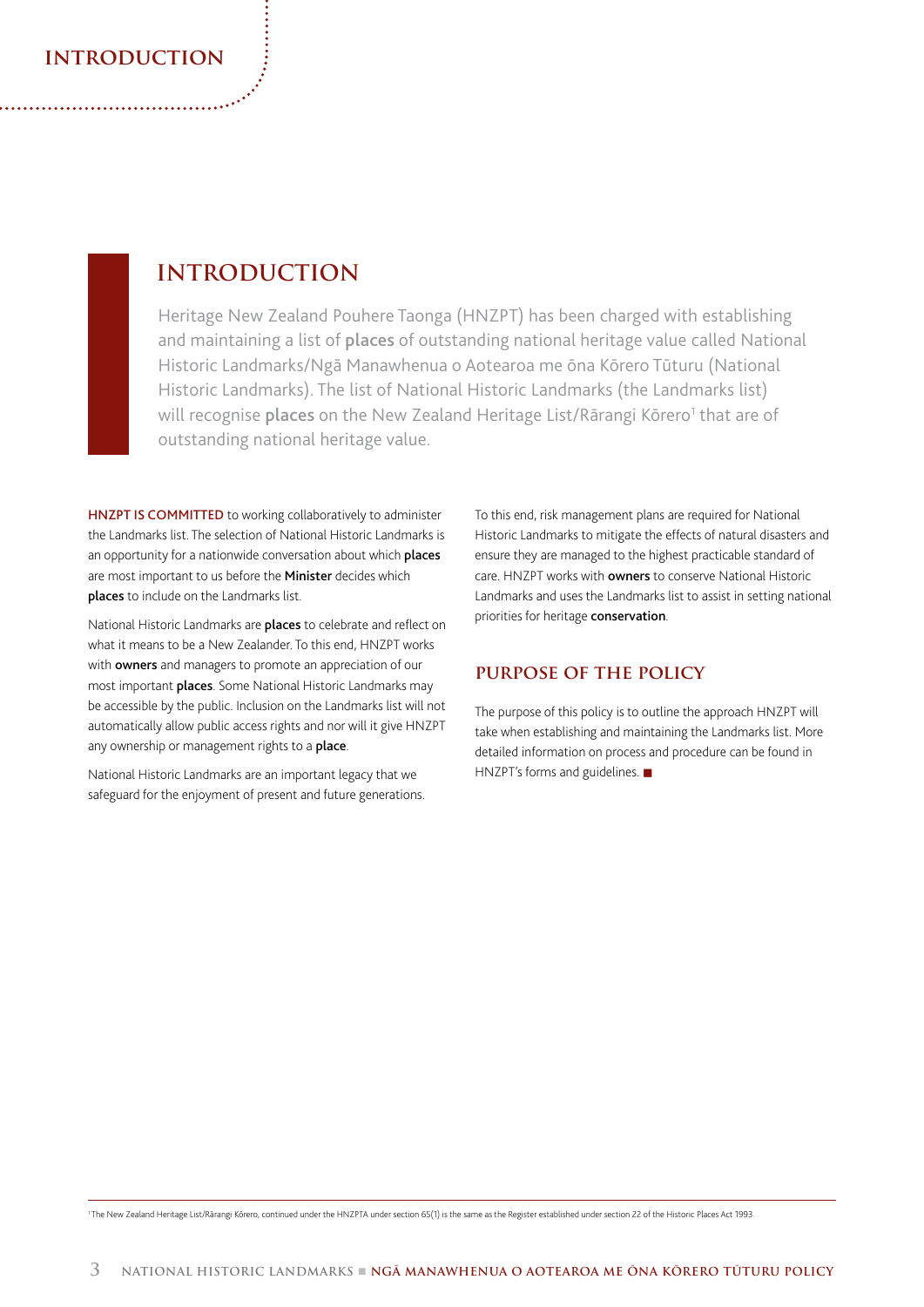### **legislative context**

## **LEGISLATIVE CONTEXT**

This general policy has been prepared under section 17 of the Heritage New Zealand Pouhere Taonga Act 2014 (HNZPTA) to provide policy for the administration of the National Historic Landmarks provisions at subpart 2, sections 81 to 84 of the HNZPTA.

UNDER SECTION 81(1) of the HNZPTA, HNZPT must establish and maintain a list of **places** of outstanding national heritage value, to be called the National Historic Landmarks/Ngā Manawhenua o Aotearoa me ōna Kōrero Tūturu. Pursuant to section 81(2) of the HNZPTA, the purpose of the Landmarks list is to promote:

- (a) an appreciation of the places of greatest heritage value to the people of New Zealand; and
- (b) the conservation of such places, including their protection from natural disasters, to the greatest extent practicable.

To recognise and respect the Crown's responsibility to give effect to the Treaty of Waitangi, the HNZPTA contains specific provisions relating to the functions, powers and delegations of the Māori Heritage Council and processes relating to National Heritage Landmarks (including consultation with the Māori Heritage Council and the Minister of Māori Affairs before a determination is made regarding Landmark status).<sup>2</sup>

Under the HNZPTA, before proposing that a place be included on the Landmarks list, HNZPT must be satisfied that:

- the **place** is entered on the New Zealand Heritage List/ Rārangi Kōrero or is an area that includes one or more places on the List<sup>3</sup>
- the place has appropriate legal protection
- the owner and every person with a registered interests in the **place** have given consent
- $\blacksquare$  the **owner** has prepared an appropriate risk management plan approved for the purpose by HNZPT.<sup>4.</sup>

HNZPT must invite public submissions on a proposal to include a **place** on the Landmarks list and must have regard to any submissions received.<sup>5</sup>

Before the **Minister** can determine whether to include a **place** on the Landmarks list, HNZPT must:

- provide strong evidence of broad national and community support for the **place**'s inclusion<sup>6</sup>
- consult with the Māori Heritage Council, where appropriate<sup>7</sup>
- recommend that a **place** is of outstanding national heritage value with one or more of the following characteristics
	- **u** outstanding historical significance in relation to people, events, or ideas of the past
	- **D** outstanding physical significance in relation to its archaeological, architectural, design, or technological qualities; or
	- **D** outstanding cultural significance to tangata whenua or other communities in relation to its social, spiritual, traditional, or ancestral associations<sup>8</sup>
- recommend that the place ought to be included in the Landmarks list.<sup>9</sup>

The Minister decides whether to include, remove or review National Historic Landmarks and those decisions may be subject to judicial review.

This policy is intended to be consistent with legislation in force at the time of writing. HNZPT will review and amend this policy when necessary to adapt to changes in legislation and policy and in accordance with increased knowledge.  $\blacksquare$ 

- 2 Section 80 of the HNZPTA.
- <sup>3</sup> Section 82(4) of the HNZPTA.
- 4 Section 82(3) of the HNZPTA. 5 Section 81(4) of the HNZPTA.
- 6 Section 82(2)(a) of the HNZPTA.
- 7 Section 81(3) of the HNZPTA.
- 8 Section 82(2)(a) of the HNZPTA.
- 9 Section 82(2)(a) of the NZHPTA.

<sup>1</sup> Sections 7, 82(b), 83(2)(b) and 84(3) of the HNZPTA.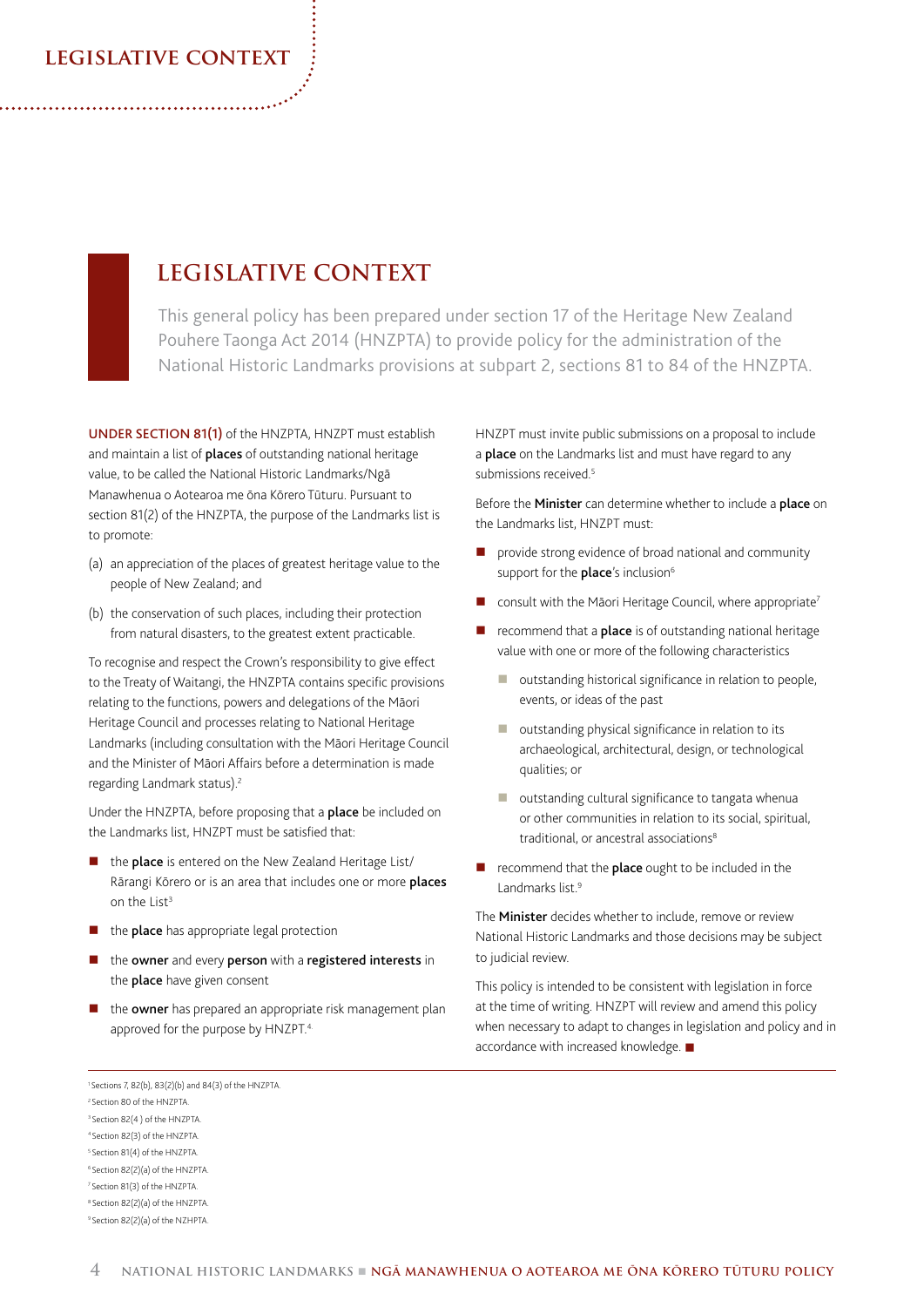### **intrepretaton**

## **INTERPRETATION**

This statement of general policy contains an introductory section which is followed by objectives, being the outcomes we are seeking, and policies that will achieve those objectives. Individual statements in the policy should not be considered in isolation but in the context of the policy as a whole.

THIS POLICY is subservient to the HNZPTA. Nothing in this policy is inconsistent with the New Zealand Heritage List/Rārangi Kōrero Policy.

In this policy the acronym "HNZPT" refers to the organisation Heritage New Zealand Pouhere Taonga generally and includes the Heritage New Zealand Pouhere Taonga Board and the Māori Heritage Council. The Board and the Council are identified specifically where relevant.

In this document "iwi and hapū" is considered to include reference with respect to the Chatham Islands to "imi" - the tribal grouping of Moriori.

A Glossary can be found at the back of this policy. Terms in bold text have the meaning as set out in the Glossary.

In this policy statement the numbering and order of objectives and policies is solely for convenience and is not to be interpreted as an indication of relative importance.  $\blacksquare$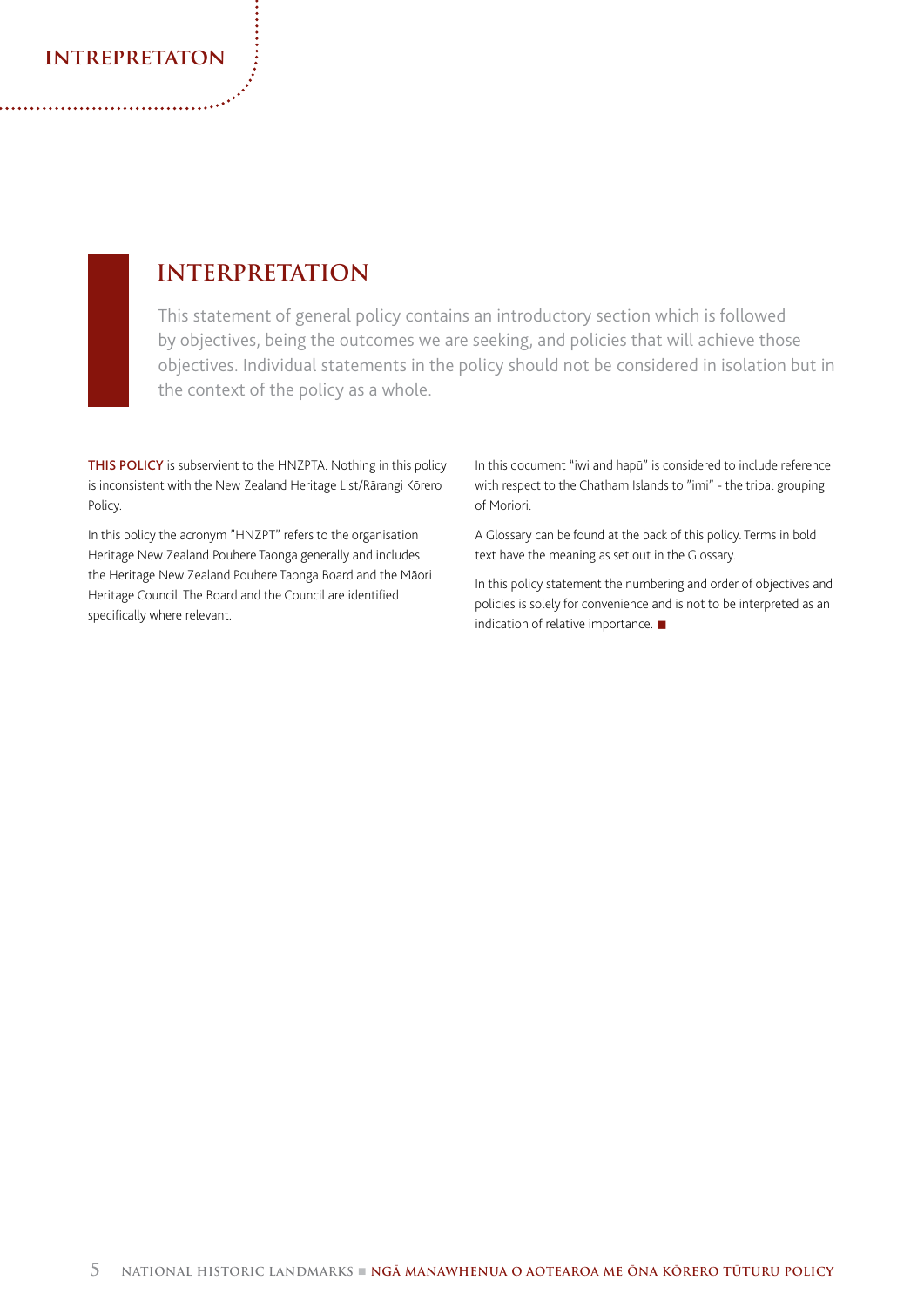### **objectives and policies**

## **PURPOSE AND PRINCIPLES**

HNZPT administers the assessment and review of National Historic Landmarks in accordance with the purposes and principles of the HNZPTA. The purpose of this Act is to promote the identification, protection, preservation and conservation of the historical and cultural heritage of New Zealand. The purpose of National Historic Landmarks, according to the HNZPTA, is to promote an appreciation of the places of greatest heritage value to the people of New Zealand; and the conservation of such places, including their protection from natural disasters, to the greatest extent practicable.

#### **OBJECTIVE 1:** The places of greatest heritage value to the people of New Zealand are identified, protected, conserved and promoted in accordance with the principles of the HNZPTA

#### **policies:**

- 1.1 HNZPT recognises the principle that heritage places, including National Historic Landmarks, have lasting value in their own right and provide evidence of the origins of New Zealand's distinct society.10
- 1.2 HNZPT recognises the principle that the identification, protection, preservation, and conservation of the places of greatest heritage value to the people of New Zealand should-
	- (a) take account of all relevant cultural values, knowledge, and disciplines
	- (b) take account of material of cultural heritage value and involve the least possible alteration or loss of it
	- (c) safeguard the options of present and future generations; and
	- (d) be fully researched, documented, and recorded, where culturally appropriate.<sup>11</sup>
- 1.3 HNZPT recognises the principle that there is value in central government agencies, local authorities, corporations, societies, tangata whenua, and individuals working collaboratively to identify, protect and conserve National Historic Landmarks.<sup>12</sup>
- 1.4 HNZPT recognises the relationship of Māori and their culture and traditions with their ancestral lands, water, sites, wahi tūpuna, wāhi tapu, and other taonga.<sup>13</sup>

10 Section 4(a) of the HNZPTA.

<sup>11</sup> Section 4(b) of the HNZPTA.

<sup>12</sup> Section 4(c) of the HNZPTA.

<sup>&</sup>lt;sup>13</sup> Section 4(d) of the HNZPTA.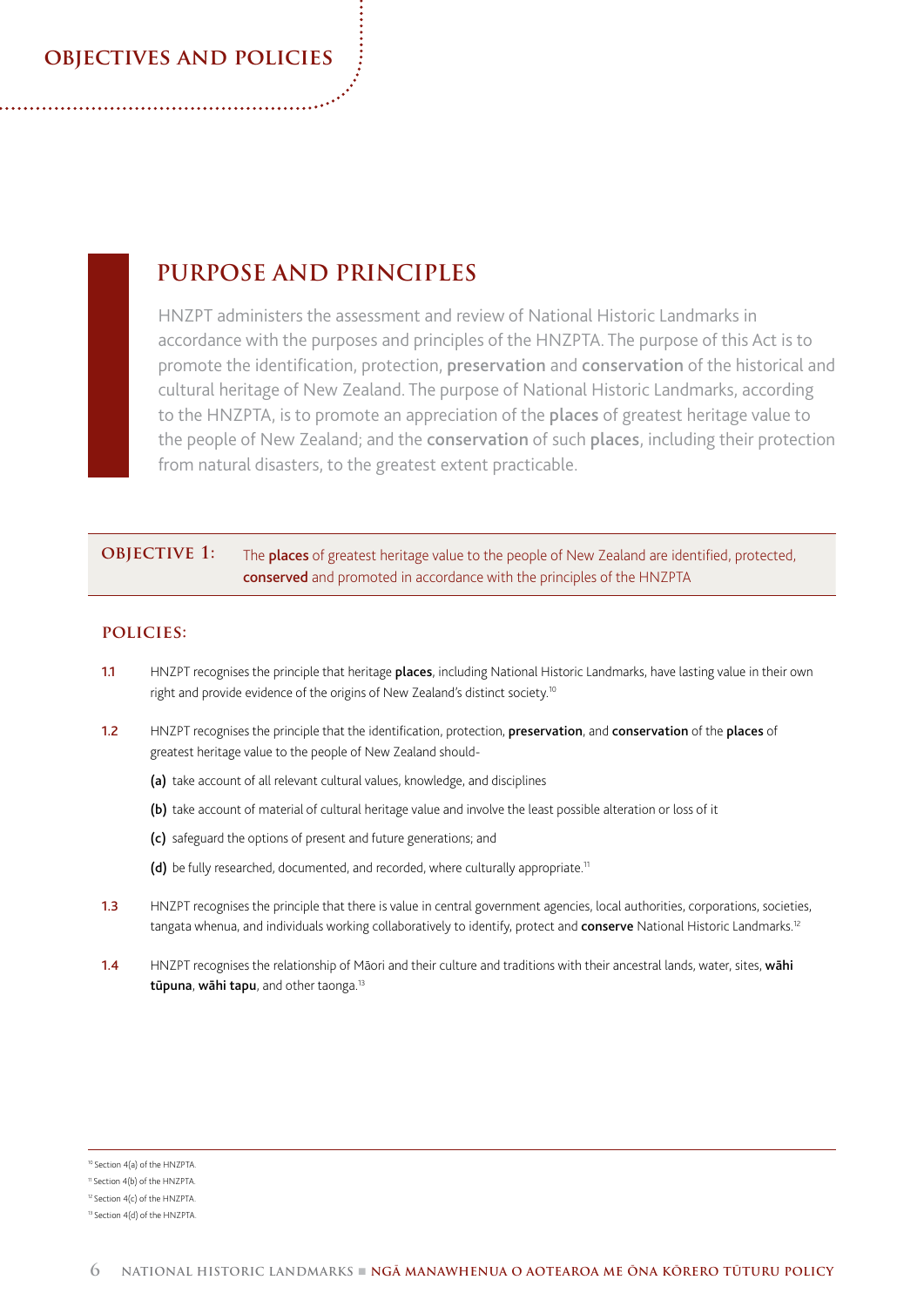**objectives and policies – contd**

#### **OBJECTIVE 2:** National Historic Landmarks are identified, conserved and promoted using appropriate consultation methods

#### **policies:**

- 2.1 HNZPT consults with owners and managers of National Historic Landmarks and potential National Historic Landmarks, central government agencies, local authorities, iwi and hapū, corporations, societies, groups and individuals associated with the place.
- 2.2 HNZPT uses consultation methods appropriate to the circumstances.
- 2.3 HNZPT has regard to tikanga ā iwi when consulting with iwi, hapū and other Māori interests in relation to National Historic Landmarks.
- 2.4 Where appropriate, HNZPT will consult with hapū and iwi who hold or have held mana whenua status and may also work with other relevant Māori interests with historical and cultural associations to a place.

### **OBJECTIVE 3:** National Historic Landmarks are identified, **conserved** and promoted using collaborative methods

#### **policies:**

- 3.1 HNZPT develops and maintains collaborative working relationships with owners and managers of National Historic Landmarks and potential National Historic Landmarks, central government agencies, local authorities, iwi and hapū, corporations, societies, groups and individuals associated with the place.
- 3.2 HNZPT recognises the special relationship it has with national, regional and local heritage organisations.
- 3.3 HNZPT seeks input from external experts where necessary.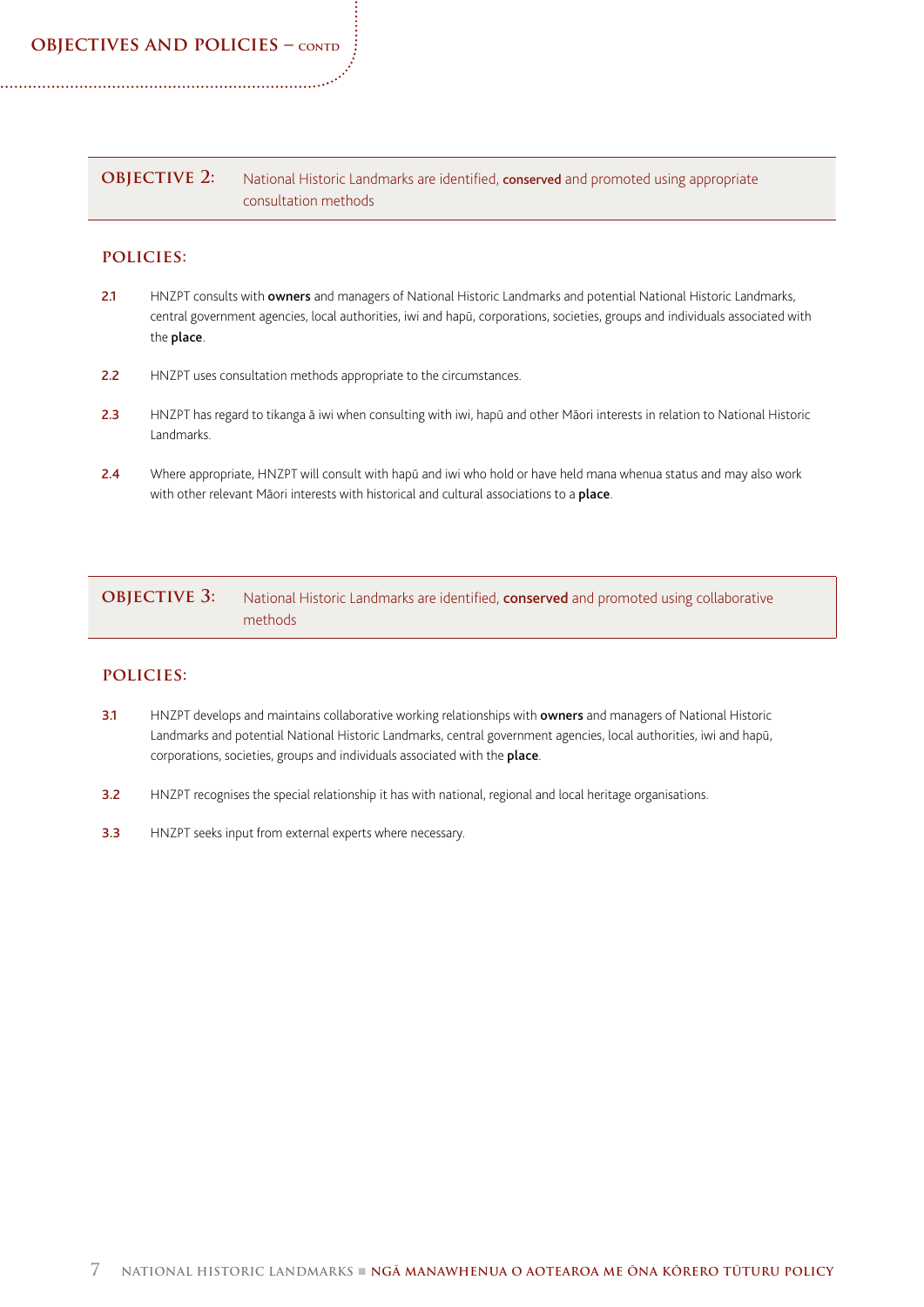## **PROMOTION AND ENGAGEMENT**

Through identification and promotion of National Historic Landmarks, HNZPT encourages New Zealanders and visitors to engage with our most significant places. Engagement with National Historic Landmarks engenders a sense of place and national identity. With increased engagement, public awareness and understanding of New Zealand's important heritage places is also increased.

### **OBJECTIVE 4:** National Historic Landmarks celebrate and promote an appreciation of the **places** of greatest heritage value.14

#### **policies:**

- 4.1 HNZPT collaborates with owners and managers, central government agencies, local authorities, corporations, societies, tangata whenua, and individuals to celebrate and promote National Historic Landmarks.
- 4.2 HNZPT promotes public understanding of the purposes, benefits and effects of National Historic Landmarks through interpretation, public education and awareness opportunities.
- 4.3 HNZPT encourages the use of English and/or Te Reo Māori where appropriate when promoting public understanding of National Historic Landmarks.
- 4.4 HNZPT makes information about National Historic Landmarks available for public inspection on its Internet site and notes National Historic Landmark status in the corresponding entry on the New Zealand Heritage List/Rārango Kōrero.<sup>15</sup>
- 4.5 HNZPT uses individual National Historic Landmarks for promotional purposes with the express permission of owners.

**OBJECTIVE 5:** New Zealanders and visitors engage with National Historic Landmarks.

#### **policies:**

- 5.1 HNZPT collaborates with owners and managers of places to encourage engagement with National Historic Landmarks through activities such as tourism, events and publications, including online.
- 5.2 HNZPT makes available information about which National Historic Landmarks are open to the public.

<sup>14</sup> Refer also to Objective 13.

<sup>&</sup>lt;sup>15</sup> Sections 81(4) and (5) of the HNZPTA.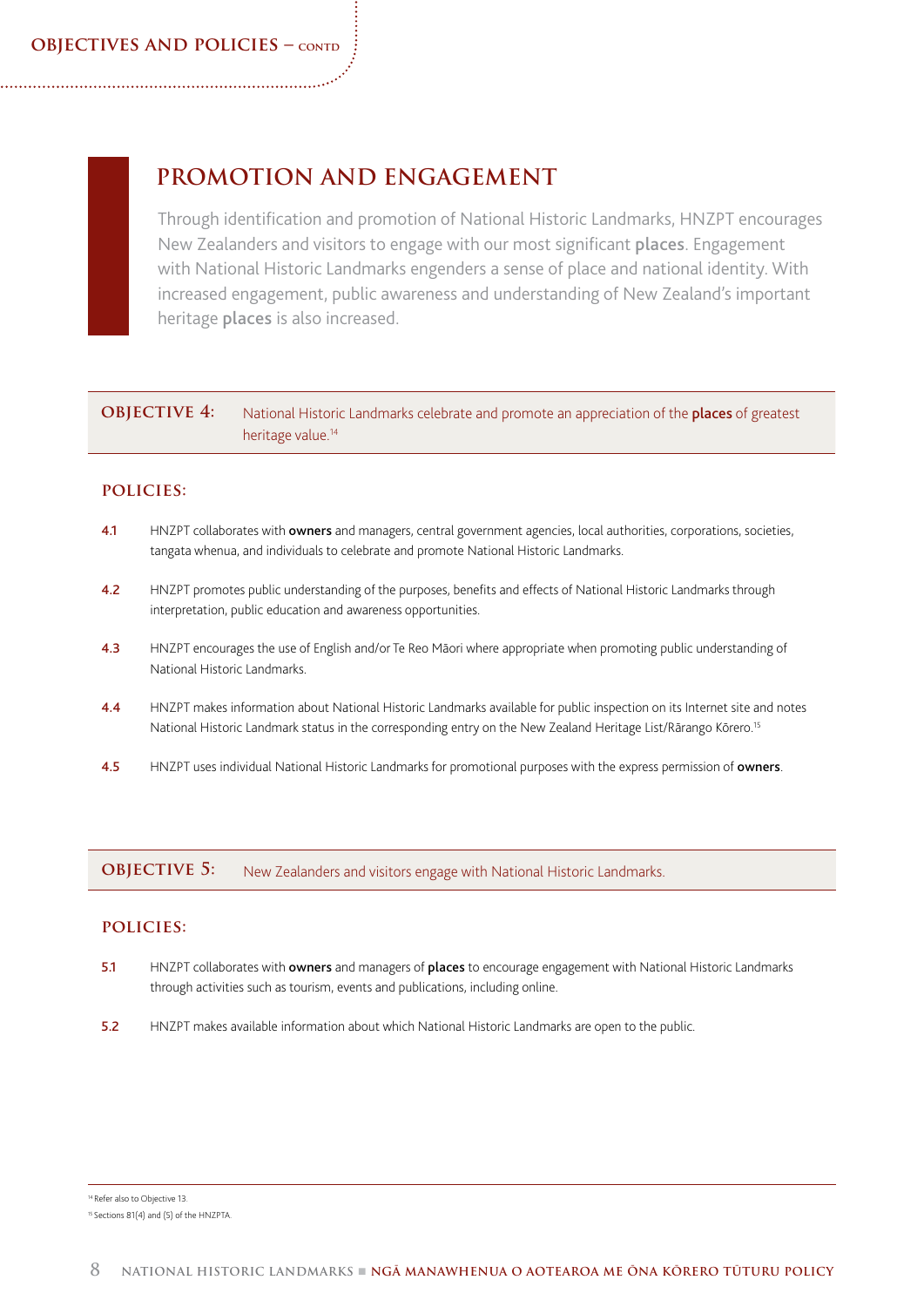## **MĀORI HERITAGE VALUES**

The places of greatest heritage value to the people of New Zealand will include Māori heritage places or have Māori heritage values. Māori heritage places give meaning to the history, traditions, culture, and identity of whānau, hapū and iwi. They are taonga, to be maintained and cared for under the obligations that stem from kaitiakitanga, or Māori cultural guardianship.

Māori heritage relates not only to physical places, but also the knowledge and stories of those places. The histories and events which occurred at National Historic Landmarks are, in a sense, embedded in those places and in relationships with them.

### **OBJECTIVE 6:** Māori heritage values inform the identification, **conservation** and promotion of National Historic Landmarks.

#### **policies:**

- 6.1 HNZPT recognises that National Historic Landmarks may have Māori heritage values or be sites of interest to Māori, as places with Māori heritage values are often of value to all New Zealanders.
- 6.2 Where appropriate, HNZPT works with iwi and hapū to:
	- (a) identify the Māori heritage values of National Historic Landmarks; and
	- (b) ensure Māori heritage values inform the assessment and promotion of National Historic Landmarks.
- 6.3 All recommendations to include, amend or remove a National Historic Landmark are referred to the Māori Heritage Council for its endorsement before HNZPT makes a recommendation to the Minister.<sup>16</sup>

16 Section 82(2)(b) of the HNZPTA.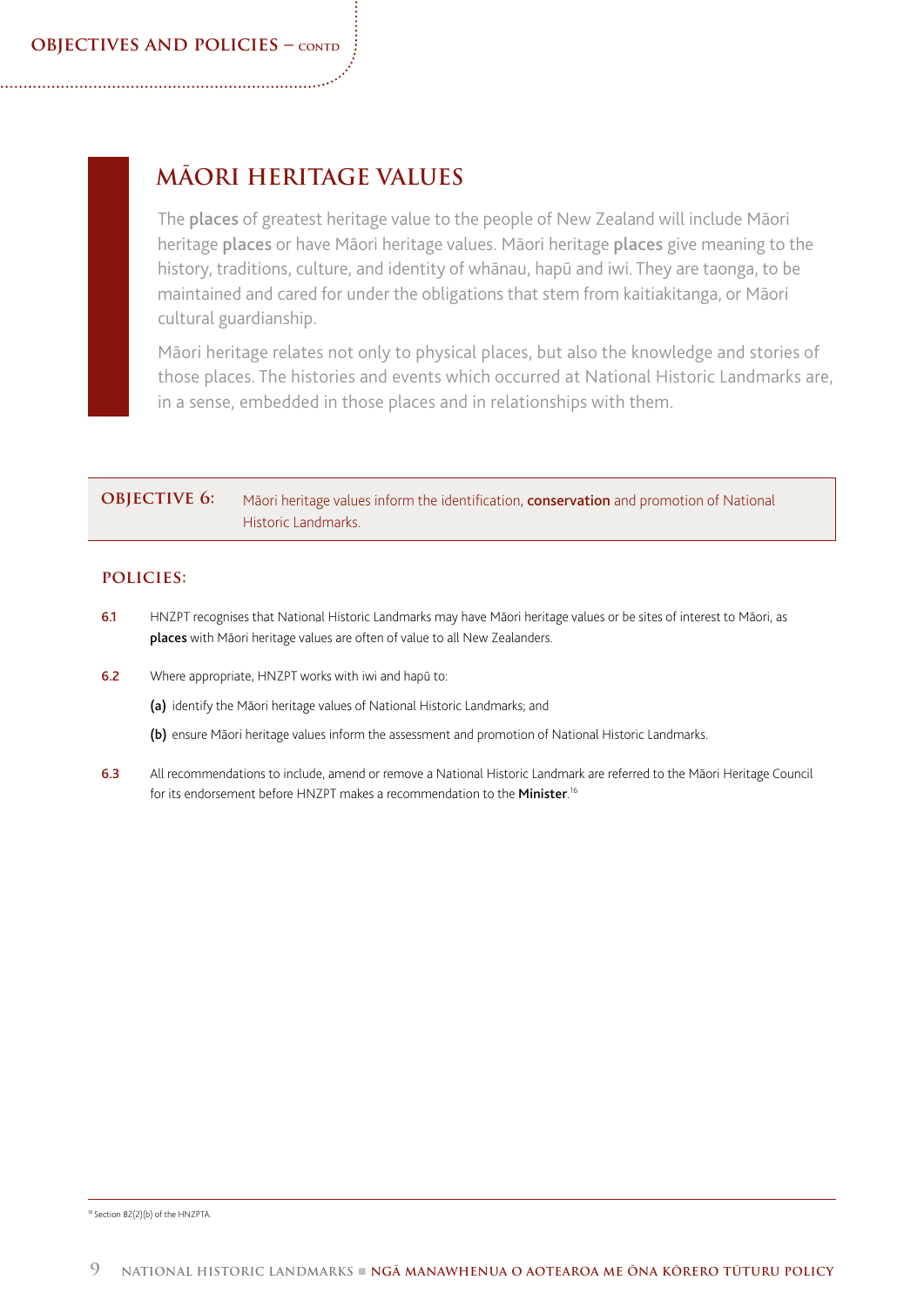## **NOMINATION AND ASSESSMENT**

National Historic Landmarks have outstanding historical, physical and/or cultural significance which is identified and assessed by HNZPT. When proposed for inclusion, potential National Historic Landmarks are documented and supported by sufficient evidence to justify Landmark status.

**OBJECTIVE 7:** Potential National Historic Landmarks are supported by information that confirms their eligibility.

#### **policies:**

- 7.1 HNZPT may nominate potential National Historic Landmarks or may seek nominations from the public on an ad hoc basis or at regular intervals, for example annually or biennially.
- 7.2 HNZPT will not accept nominations for places that are not already included (whether in full or in part) on the New Zealand Heritage List/Rārangi Kōrero.17
- 7.3 HNZPT may not accept nominations that are incomplete or not made in the prescribed format or where the place is not sufficiently identified.
- 7.4 HNZPT will not accept nominations for places that do not have appropriate legal protection.<sup>18</sup> HNZPT may consider legal protections such as the following to be appropriate:
	- (a) being subject to a heritage order under the Resource Management Act 1991
	- (b) having a heritage covenant on the title
	- (c) having protection by way of a special Act of Parliament
	- (d) being scheduled in a district plan under the Resource Management Act 1991 (RMA) in such a way as to provide ongoing protection from demolition or significant modification
	- (e) being gazetted as a reserve which provides appropriate protection under the Reserves Act 1977; or
	- (f) being subject to any other mechanism that provides ongoing protection.
- 7.5 Where HNZPT receives more nominations than can be processed in any one year, a preliminary assessment and prioritisation of the nominations will occur to determine which will be prioritised for assessment.

<sup>17</sup> Section 80 of the HNZPTA.

<sup>&</sup>lt;sup>18</sup> Section 82(4)(a) of the HNZPTA.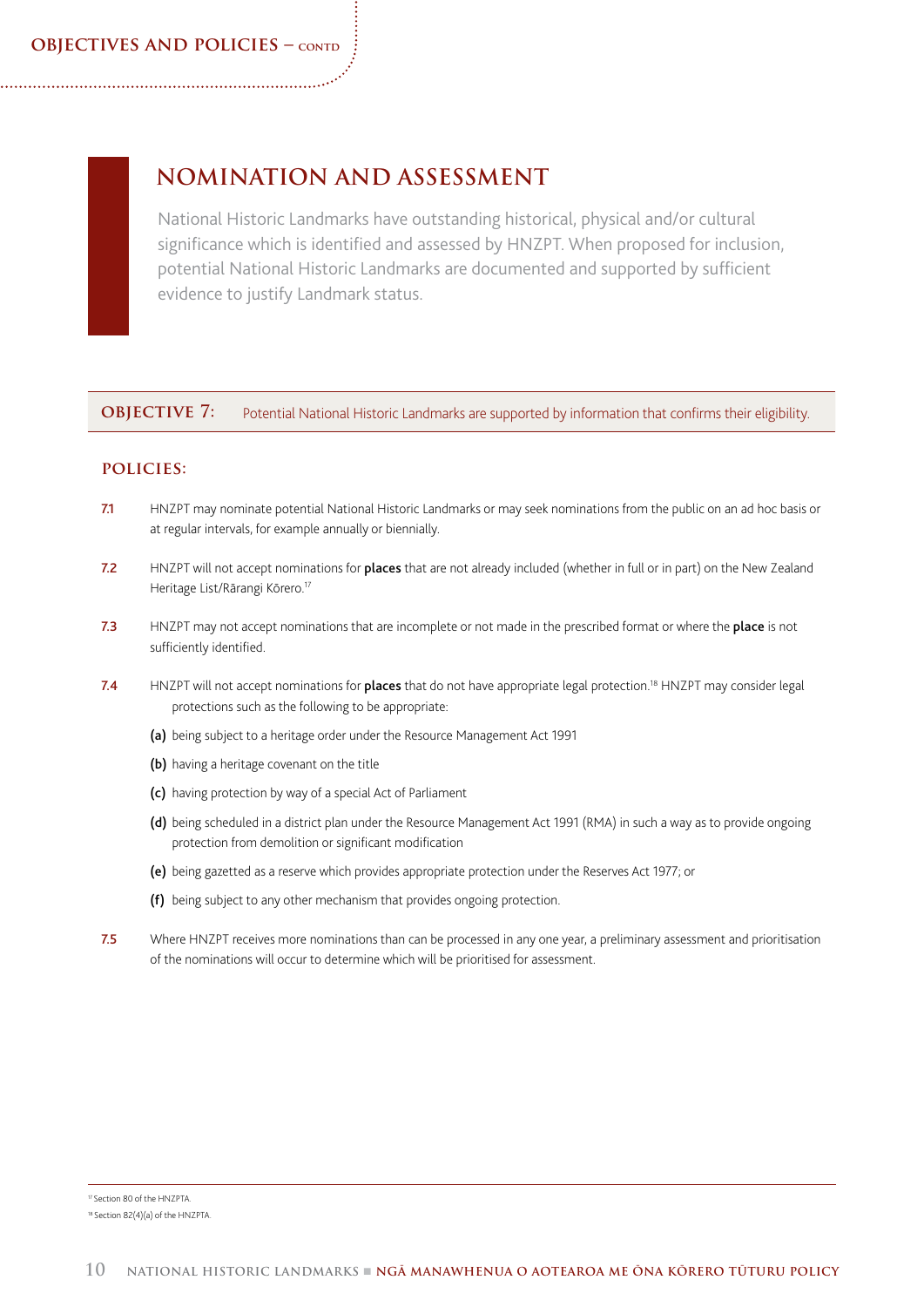### **OBJECTIVE 8:** National Historic Landmarks are a collection of **places** of outstanding national heritage value and represent a variety and range of themes, activities, cultures and traditions that contribute to the heritage of New Zealand.

#### **policies:**

- 8.1 When prioritising potential National Historic Landmarks for assessment, HNZPT may take into account factors such as:
	- (a) geographic spread of places
	- (b) the range of heritage values and types of heritage places
	- (c) the physical condition, intactness and integrity of places
	- (d) the existence of relevant research including heritage assessments and studies and the need for further research, assessment and consultation; and
	- (e) potential for engagement and promotion.
- 8.2 HNZPT uses comparative analysis to determine the significance of potential National Historic Landmarks by comparing them to other **places** with similar heritage values.
- 8.3 HNZPT assesses whether a place is of outstanding national heritage value having regard to one or more of the following:
	- (a) outstanding historical significance in relation to people, events, or ideas of the past
	- (b) outstanding physical significance in relation to its archaeological, architectural, design, or technological qualities; or
	- (c) outstanding cultural significance to tangata whenua or other communities in relation to its social, spiritual, traditional, or ancestral associations.19
- 8.4 In consultation with key stakeholders, HNZPT will develop guidance on thresholds and the criteria in sections 81(3) and (4) of the HNZPTA.

19 Section 81(3) of the HNZPTA.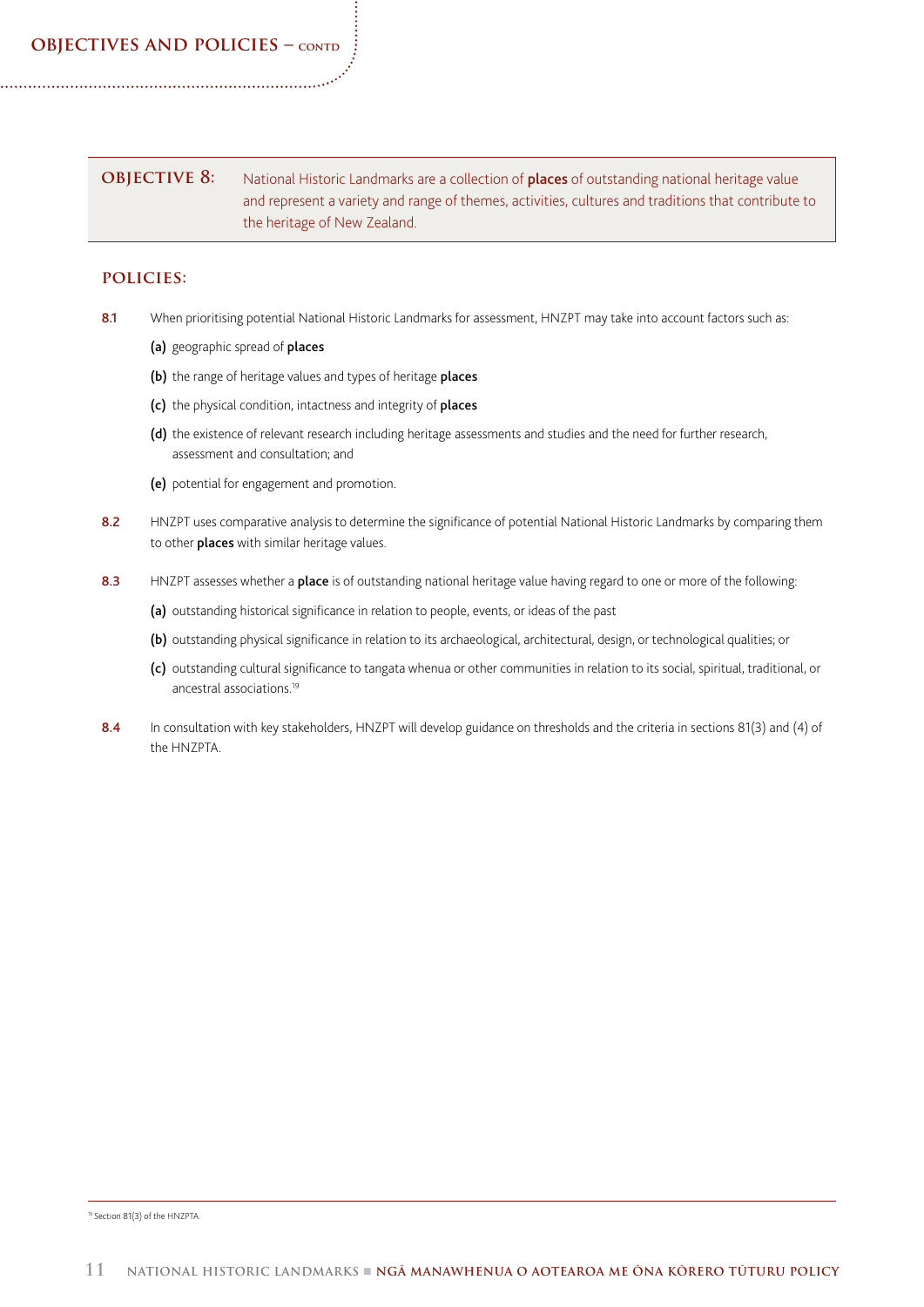#### **OBJECTIVE 9:** The assessment of National Historic Landmarks is consultative and transparent

#### **policies:**

- 9.1 HNZPT develops and maintains relationships with **owners**, occupiers and others with an interest in the land when assessing potential National Historic Landmarks, and will formally notify them at the following stages:
	- (a) upon making or accepting a nomination
	- (b) when seeking public submissions; and
	- (c) upon making a recommendation to the Minister.
- 9.2 HNZPT recognises the interests of owners, in so far as interests are known, when assessing potential National Historic Landmarks.
- 9.3 HNZPT will seek the consent of owners and registered interests upon prioritising a place for assessment.
- 9.4 HNZPT invites public submissions on potential National Historic Landmarks that are proposed for inclusion and has regard to any written submissions received within the prescribed timeframe.<sup>20</sup>
- 9.5 HNZPT may decide not to assess a potential National Historic Landmark if it is undergoing physical change, especially in circumstances where the change may substantially affect the place's heritage values.
- 9.6 Where any staff, HNZPT Board or Māori Heritage Council member identifies that they have an actual, potential or perceived conflict of interest in relation to a potential or actual National Historic Landmark (for example, a relevant financial interest, a relationship to some party involved, or any prejudice towards a party or a party's case), HNZPT ensures that the conflict is declared and managed.

20 Section 82(3) of the HNZPTA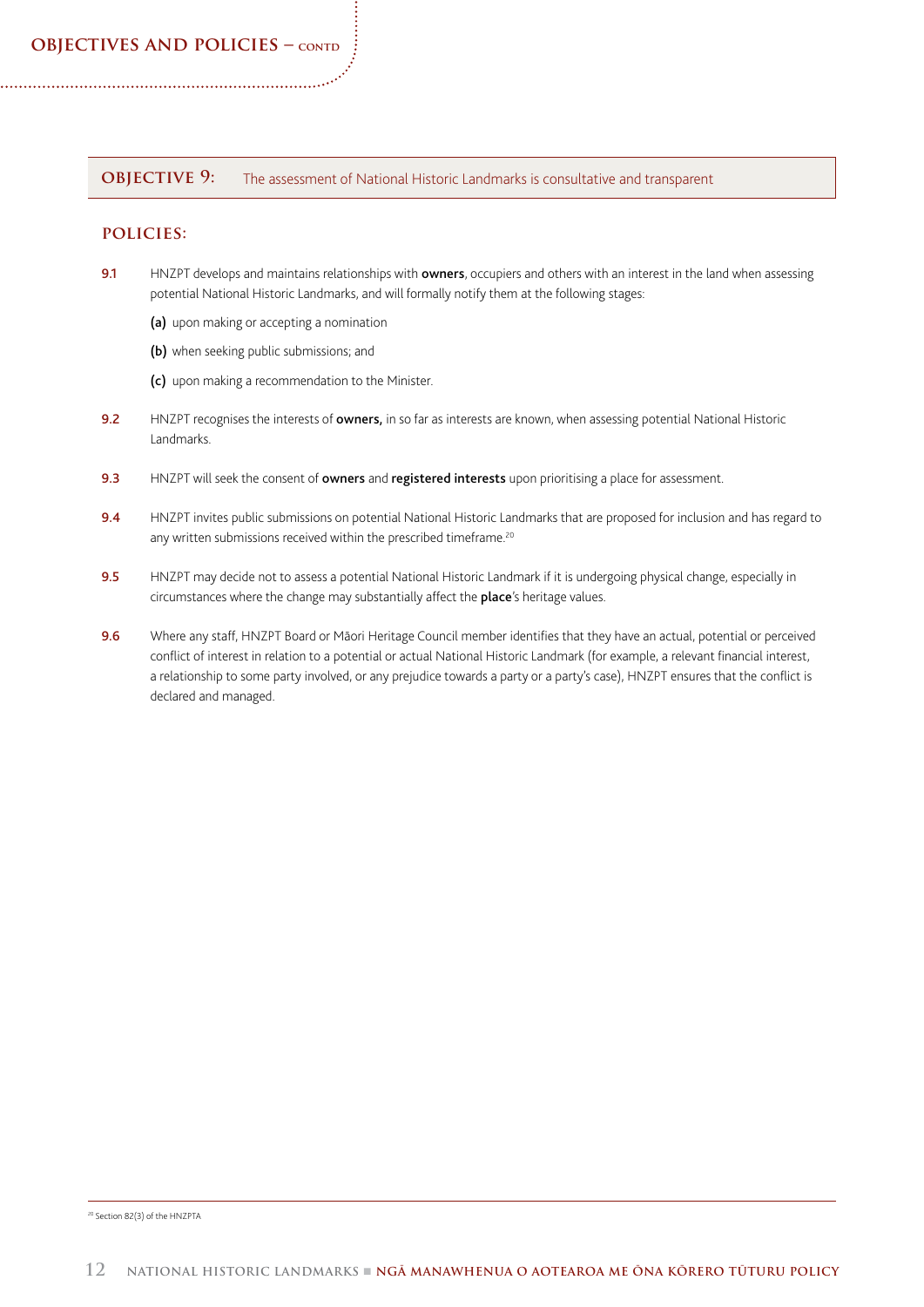#### **OBJECTIVE 10:** National Historic Landmarks proposed for entry are adequately researched, documented and recorded

#### **policies:**

- 10.1 HNZPT ensures that the information it gathers to support a recommendation to make a National Historic Landmark entry has sufficient evidence:
	- (a) to establish a robust case for inclusion
	- (b) for the purposes of monitoring significant changes and threats to the place; and
	- (c) to withstand any subsequent review.
- 10.2 HNZPT will work with owners to devise a clear and appropriate extent having regard to the setting that contributes to the value of the **place**.
- 10.3 In most circumstances where chattels are included in a New Zealand Heritage List/Rārangi Kōrero entry, HNZPT will propose that they are included in the corresponding National Historic Landmark entry.
- 10.4 In some circumstances HNZPT may propose that a series of related places are included as a single National Historic Landmark.
- 10.5 HNZPT invites public submissions on a proposal to include a place on the Landmarks list when it is satisfied that:
	- (a) the place is subject to appropriate legal protection;
	- (b) the owner and every person with a registered interest have given their written consent to the inclusion of the place on the Landmarks list; and
	- (c) an appropriate risk management plan prepared by the owner has been approved for the purpose by HNZPT.<sup>21</sup>
- 10.6 HNZPT does not seek consent from subsequent owners, as vendors should ensure that potential purchasers are informed that a property has National Historic Landmark status.
- 10.7 HNZPT informs owners, nominators and submitters that any information collected may be made available if requested under the Official Information Act 1982.
- 10.8 As National Historic Landmarks are a matter of public record, HNZPT does not use confidential information to substantiate a case for Landmark status.

21 Section 82(4) of the HNZPTA.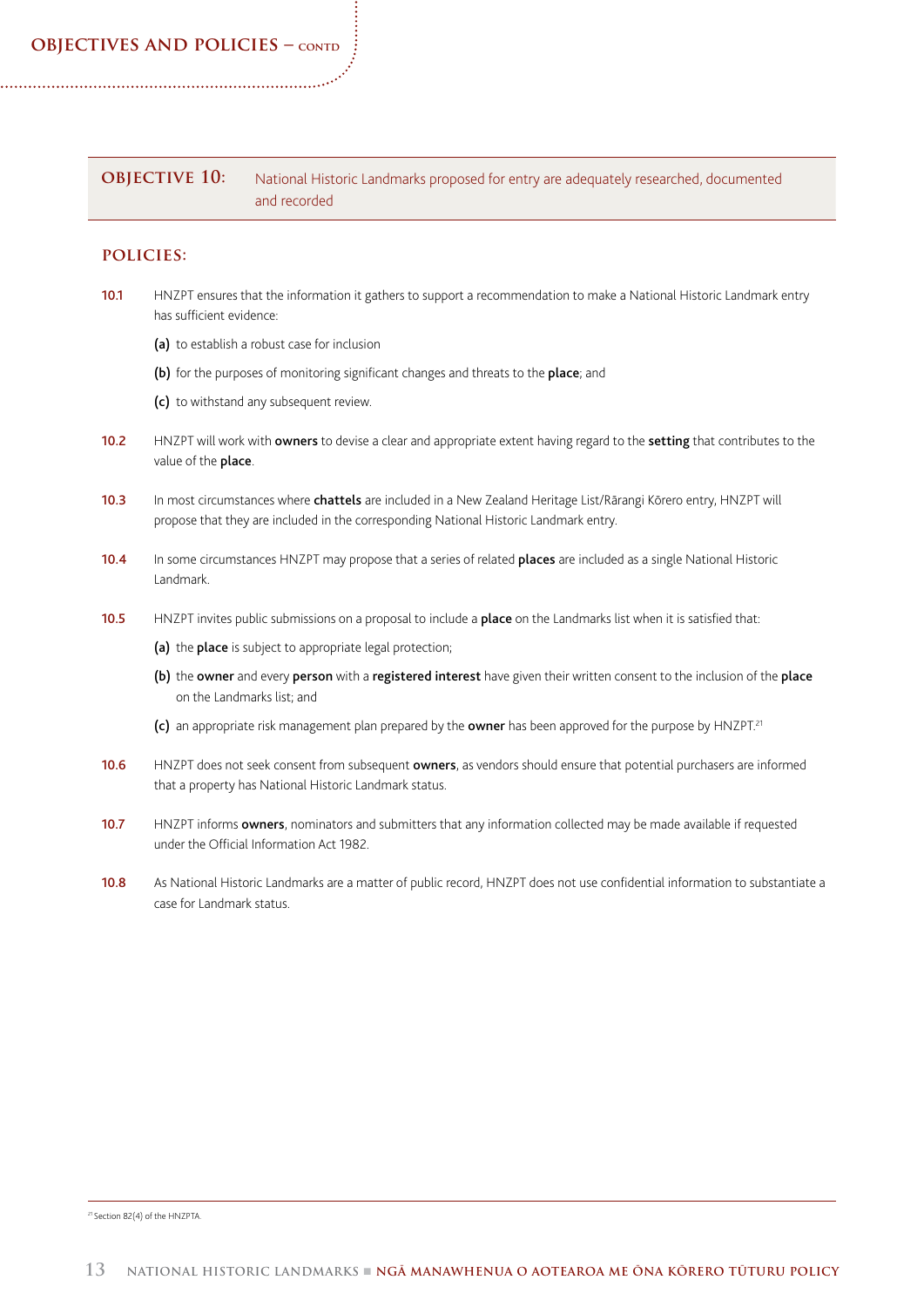**OBJECTIVE 11:** National Historic Landmarks recommended for entry have strong evidence of broad national and community support for their inclusion.<sup>22</sup>

#### **policies:**

- 11.1 HNZPT assesses whether there is strong evidence of broad national and community support for inclusion and relevant considerations may include:
	- (a) submissions on National Historic Landmark proposals
	- (b) evidence of support from an iwi or hapū
	- (c) importance in oral traditions
	- (d) engagement with or use of the place
	- (e) identification as significant in relevant literature
	- (f) identification as significant by a community of interest
	- (g) inclusion in other heritage listings
	- (h) media coverage; or
	- (i) investment of resources in the place, whether monetary or otherwise.
- 11.2 HNZPT recognises the difference between national and community support and that the HNZPTA requires evidence of both before a **place** can be included.
- 11.3 To meet the requirements of the HNZPTA, when making a recommendation to the Minister, HNZPT provides:
	- (a) an assessment against the significance criteria in the HNZPTA
	- (b) evidence of legal protection accompanied by a statement confirming that it is appropriate
	- (c) written evidence from the owner and every person with a registered interest that they consent to the inclusion of the place on the Landmarks list
	- (d) copies of any submissions made during public notification of the proposal and an assessment of whether there is strong evidence of broad national and community support for inclusion; and
	- (e) a risk management plan prepared by the owner accompanied by a statement confirming that it is appropriate and has been approved for the purpose by HNZPT.
- 11.4 HNZPT appoints one or more expert assessors to make a recommendation to the HNZPT Board if a place owned or managed by HNZPT is assessed as a potential National Historic Landmark.
- 11.5 Before appointing an expert assessor, HNZPT must be satisfied that the assessor is recognised as an expert in a relevant field and is independent from HNZPT.

22 Section 81(4) of the HNZPTA.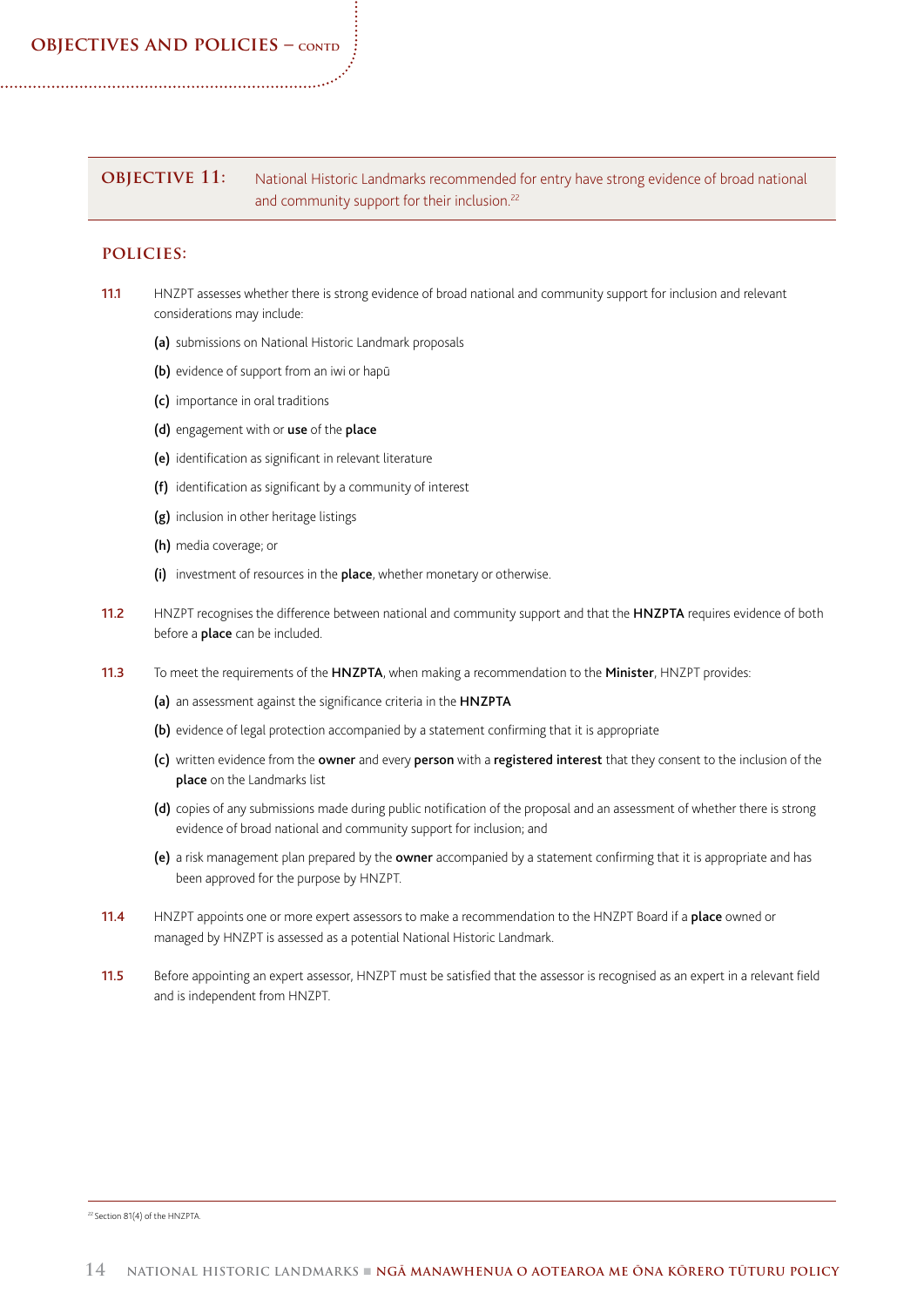# **ACCESS TO INFORMATION**

**OBJECTIVE 12:** National Historic Landmarks provide information about New Zealand's most significant heritage places.<sup>23</sup>

#### **policies:**

- 12.1 HNZPT makes information on National Historic Landmarks widely and easily available to the public, owners, territorial authorities and regional councils. Information held by HNZPT in relation to National Historic Landmarks must be made available unless good reason exists under the Official Information Act 1982 for withholding it.
- 12.2 HNZPT updates information on existing National Historic Landmarks to maintain correctness and consistency. Such maintenance does not affect the heritage values of the place and therefore does not require a review of the entry.
- 12.3 HNZPT will endeavour to provide necessary, fair and accurate information to owners of National Historic Landmarks and works with owners to ensure awareness of the purposes and effects of National Historic Landmark status.
- 12.4 HNZPT publishes images of National Historic Landmarks and seeks permission from owners, where appropriate.
- 12.5 HNZPT responds to enquiries about National Historic Landmarks in a timely, helpful and consistent manner.

23 Also refer to Objective 5.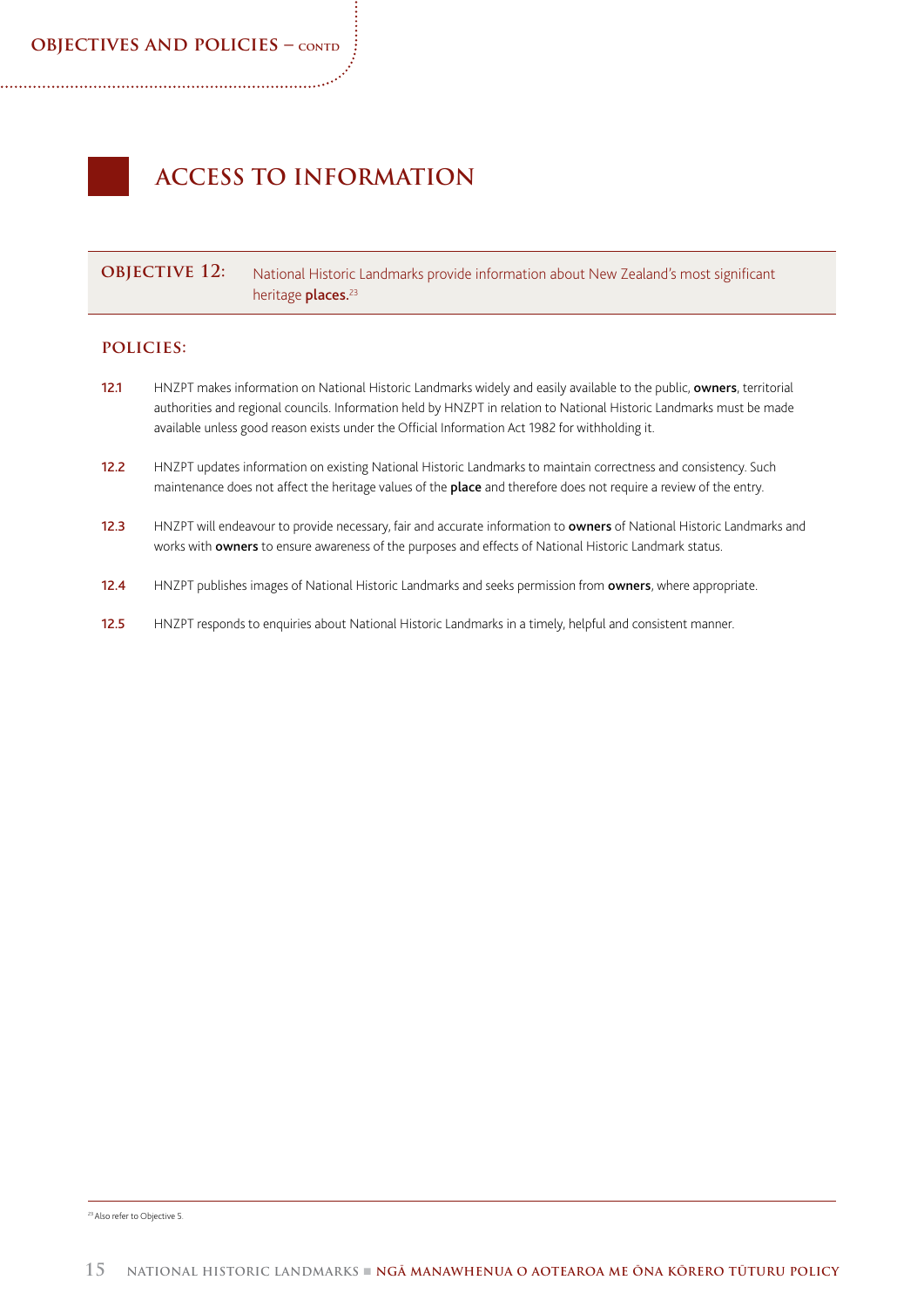## **MONITORING AND REVIEW**

To survive into the future, our places of outstanding national significance must be safeguarded against risks and threats. Identification of our most important places is just the first step – their conservation and preservation is the goal. To this end, HNZPT collaborates with owners and managers to encourage conservation of National Historic Landmarks. This work includes providing advice and monitoring changes and risks. As circumstances change, National Historic Landmarks may also be subject to review.

#### **OBJECTIVE 13:** National Historic Landmarks are **conserved** to the greatest extent practicable, including their protection from natural disasters.<sup>24</sup>

#### **policies:**

- 13.1 HNZPT works with owners and managers, central government agencies, local authorities, corporations, societies, tangata whenua, and individuals to ensure National Historic Landmarks are protected and conserved to the highest possible standards.
- 13.2 In accordance with the ICOMOS New Zealand Charter for the Conservation of Places of Cultural Heritage Value, HNZPT supports the adaptation of National Historic Landmarks when the original use is no longer viable and the new use is a compatible use.
- 13.3 HNZPT maintains relationships with current and subsequent owners of National Historic Landmarks to encourage protection, conservation and risk management in accordance with good practice and to assist owners to ensure that National Historic Landmarks can be safely used, occupied and enjoyed indefinitely.
- 13.4 With the permission of **owners** and managers, HNZPT endeavours to visit each National Historic Landmark every five years, or earlier should the situation warrant it.
- 13.5 HNZPT will support applications for funding to assist with conservation and improving the resilience of National Historic Landmarks.
- 13.6 When advocating for the conservation and protection of National Historic Landmarks, HNZPT recognises the interests of owners. 25

#### *Risk Management Plans*

- 13.7 HNZPT will develop criteria and guidelines for the preparation of appropriate risk management plans. Plans must include details to establish:
	- (a) how the effects on the place of natural disasters are to be mitigated; and
	- (b) that the place will be managed to the highest practicable standard of care.<sup>26</sup>

<sup>24</sup> Section 81(2)(b) of the HNZPTA.

<sup>25</sup> Section 13(2) of the HNZPTA.

<sup>&</sup>lt;sup>26</sup> Section 82(4)(c) and (5) of the HNZPTA.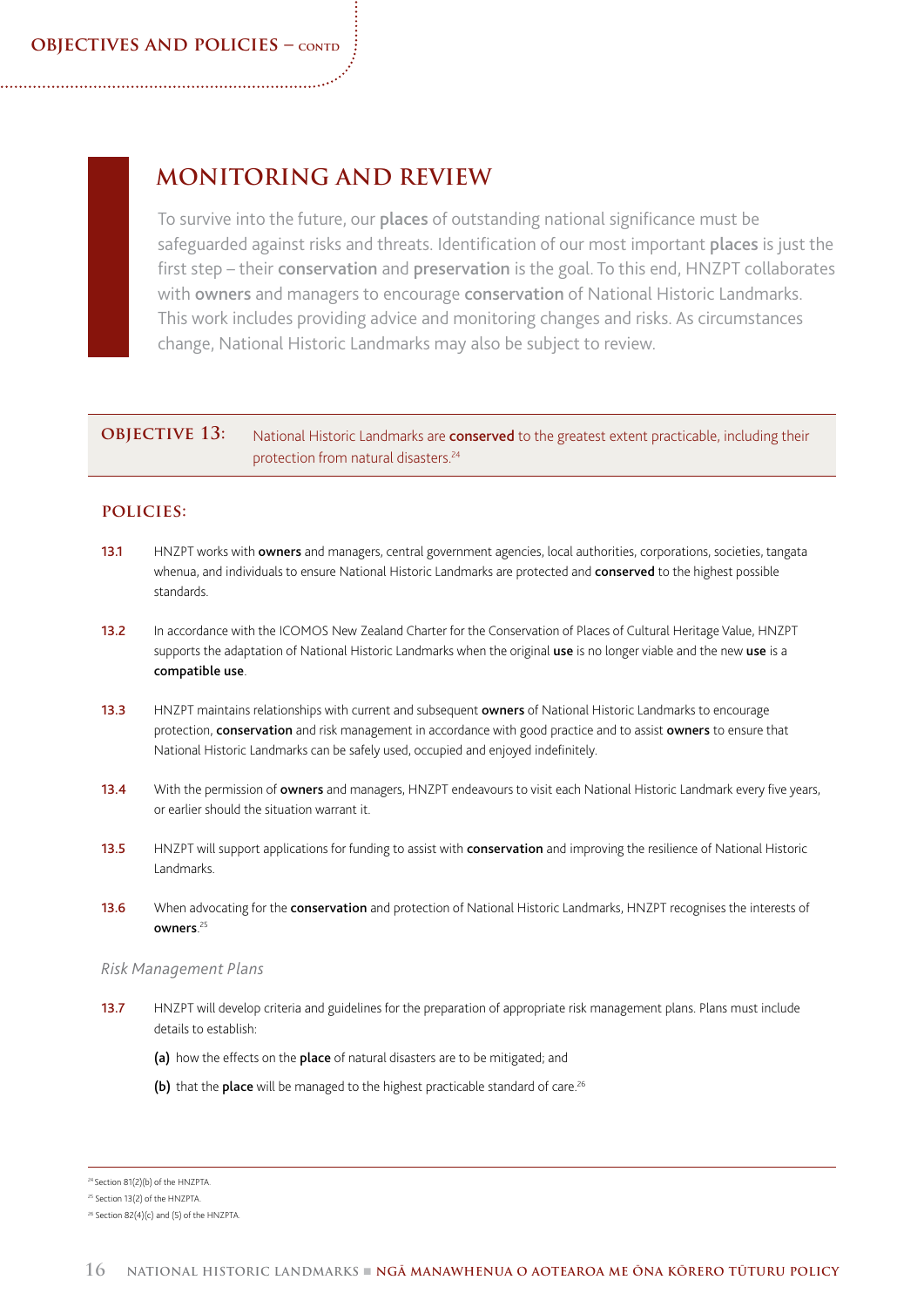- 13.8 HNZPT will assist owners to prepare appropriate risk management plans.
- 13.9 HNZPT ensures that plans have particular regard to public health and safety, especially in urban areas or where there is greater risk of significant injury or death in the event of moderate or greater natural events.
- 13.10 HNZPT works with owners and managers to ensure that risk management plans are kept up-to-date and are readily accessible from several sources in both digital and hard copy format.
- 13.11 HNZPT monitors the implementation and effectiveness of risk management plans and may make periodic reports to the **Minister**

**OBJECTIVE 14:** Reviews of National Historic Landmarks are open and transparent

#### **policies:**

#### *Minister-initiated review27*

14.1 Should the Minister initiate a review of the Landmarks list, HNZPT will provide a recommendation for the purposes of the review. HNZPT will recommend whether the Minister should remove a place, modify the extent of a place or make no change to the Landmarks list.

#### *Owner-initiated reviews28*

- 14.2 HNZPT conducts reviews of National Historic Landmarks where the application has been made by the owner or a person with a registered interest in the form prescribed by the Minister.
- 14.3 HNZPT will make a recommendation to the Minister within 12 months of the Minister receiving the application for review.

#### *All reviews*

- 14.4 HNZPT invites public submissions on review proposals and has regard to any submissions received in writing within the prescribed timeframe.29
- 14.5 During a review, HNZPT takes into account the validity or appropriateness of a National Historic Landmarks entry. HNZPT uses the same criteria, including eligibility criteria, to review as it uses to consider a potential National Historic Landmark.
- 14.6 HNZPT will recommend that the Minister reviews a National Historic Landmark if the place has been destroyed or demolished and/or the place is no longer eligible for entry on the Landmarks list.
- 14.7 HNZPT gives public notice on its internet site of the outcome of a review as soon as is reasonably practicable following the Minister's decision.<sup>30</sup>
- 27 Section 83 of the HNZPTA.

<sup>28</sup> Section 84 of the HNZPTA.

<sup>29</sup> Section 83(3) of the HNZPTA.

<sup>30</sup> Section 83(4) of the HNZPTA.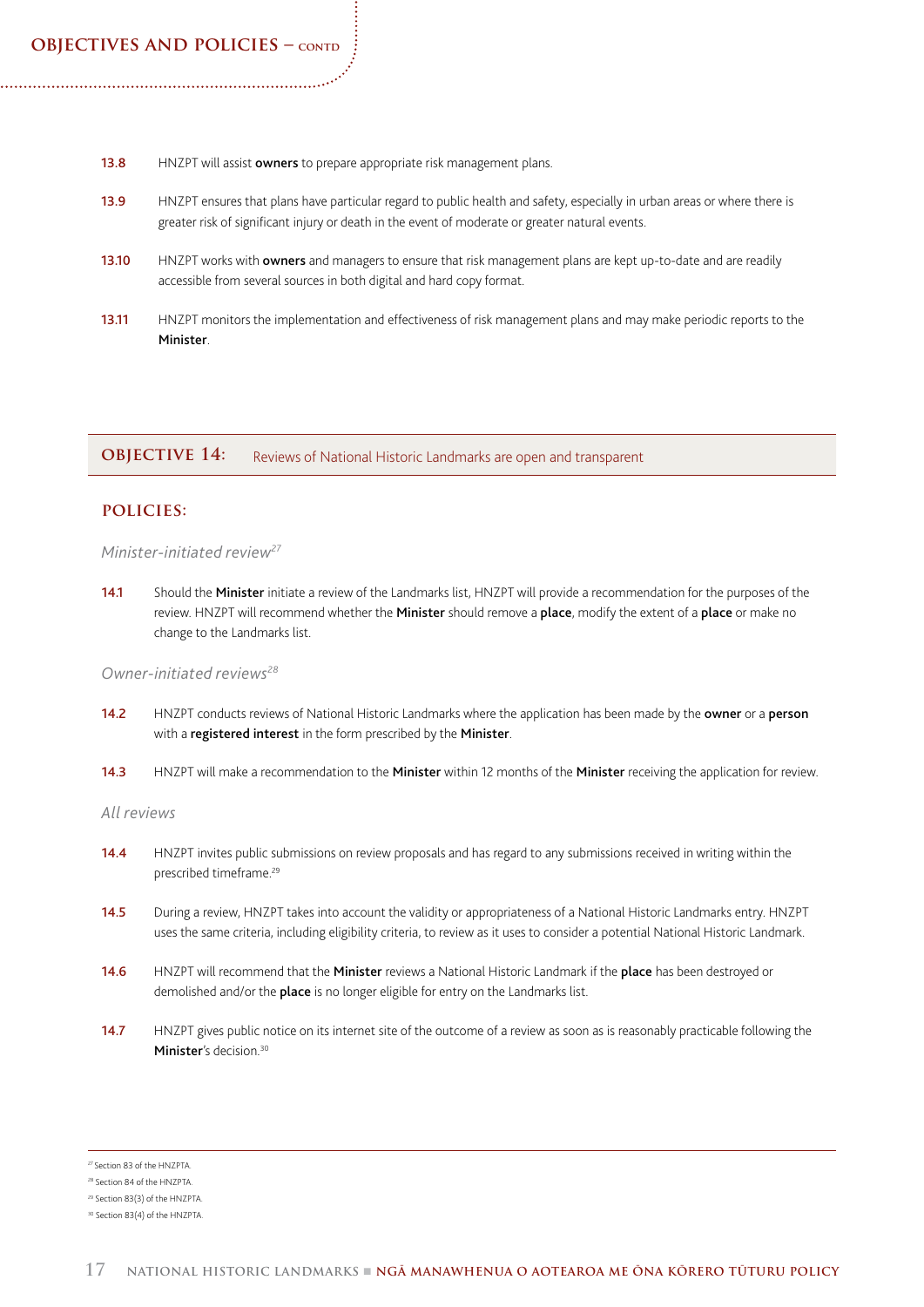### **glossary**

## **GLOSSARY**

The relevant section of the HNZPTA is provided in brackets. Definitions marked with an asterisk are derived from the ICOMOS New Zealand Charter for the Conservation of Places of Cultural Heritage Value 2010<sup>31</sup>.

| Adaptation*           | Means the process(es) of modifying a place for a compatible use while retaining cultural<br>heritage values. Adaptation processes include alterations and additions.                                                  |
|-----------------------|-----------------------------------------------------------------------------------------------------------------------------------------------------------------------------------------------------------------------|
| <b>Chattels</b>       | Chattels are moveable objects associated with a historic place, such as church pews, a<br>grandfather clock or workshop tools. Chattels do not include items which are part of, and<br>physically affixed to a place. |
| Compatible use*       | Compatible use means a use which is consistent with the cultural heritage value of a place.                                                                                                                           |
| Conservation*         | Conservation means all the processes of understanding and caring for a place so as to<br>safeguard its cultural heritage value.                                                                                       |
| <b>Historic</b> area  | A <b>historic area</b> means an area of land that-                                                                                                                                                                    |
|                       | (a) contains an inter-related group of historic places; and                                                                                                                                                           |
|                       | (b) forms part of the historical and cultural heritage of New Zealand; and                                                                                                                                            |
|                       | (c) lies within the territorial limits of New Zealand.                                                                                                                                                                |
|                       | [HNZPTA section 6]                                                                                                                                                                                                    |
| <b>Historic place</b> | A historic place means -                                                                                                                                                                                              |
|                       | (a) any of the following that forms a part of the historical and cultural heritage of New<br>Zealand and that lies within the territorial limits of New Zealand:                                                      |
|                       | (i) land, including an archaeological site or part of an archaeological site                                                                                                                                          |
|                       | (ii) a building or structure (or part of a building or structure)                                                                                                                                                     |
|                       | (iii) any combination of land, buildings, structures, or associated buildings or structures<br>(or parts of buildings, structures, or associated buildings or structures); and                                        |
|                       | (b) includes any thing that is in or fixed to land described in paragraph (a).                                                                                                                                        |
|                       | [HNZPTA section 6]                                                                                                                                                                                                    |
| <b>Minister</b>       | The Minister refers to the Minister who, with the authority of the Prime Minister, is<br>responsible for the administration of this Act. [HNZPTA section 6] In 2015 this is the<br>Minister for Culture and Heritage. |

31 ICOMOS NZ. ICOMOS New Zealand Charter for the Conservation of Places of Cultural Heritage Value, Wellington, ICOMOS, 2010. http://www.icomos.org.nz/nzcharters.htm, accessed 25 August 2015.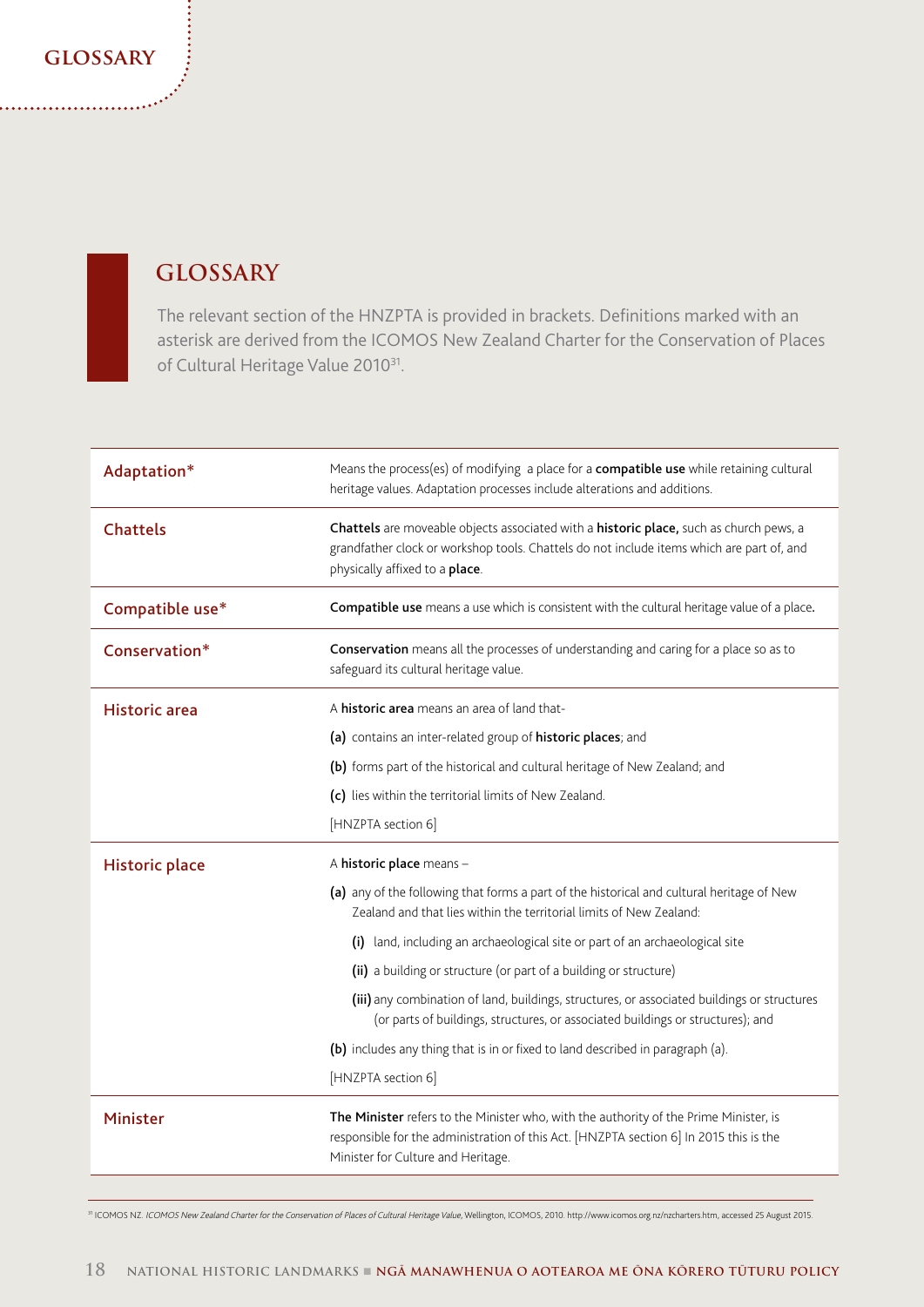| Owner                      | An <b>owner</b> means                                                                                                                                                                                                                                                                        |
|----------------------------|----------------------------------------------------------------------------------------------------------------------------------------------------------------------------------------------------------------------------------------------------------------------------------------------|
|                            | (a) the owner of the fee simple estate in the relevant land; or                                                                                                                                                                                                                              |
|                            | (b) if there is no title to the land,-                                                                                                                                                                                                                                                       |
|                            | (i) the person in whom the land is vested; or                                                                                                                                                                                                                                                |
|                            | (ii) the person who has responsibility under any enactment for the land.<br>[HNZPTA section 6]                                                                                                                                                                                               |
| Person                     | A person includes the Crown, a corporation sole, and a body of persons, whether corporate<br>or unincorporated. [HNZPTA section 6]                                                                                                                                                           |
| Place                      | In the context of the Landmarks list, a place means a historic place, historic area, wahi<br>tūpuna, wāhi tapu, or wāhi tapu area that is entered on the New Zealand Heritage List/<br>Rārangi Kōrero; and may include an area that includes one or more such places.<br>[HNZPTA section 80] |
| Preservation*              | Preservation means to maintain a place with as little change as possible.                                                                                                                                                                                                                    |
| <b>Registered interest</b> | A Registered interest means -                                                                                                                                                                                                                                                                |
|                            | (a) an estate or interest in land registered under the Land Transfer Act 1952; and                                                                                                                                                                                                           |
|                            | (b) includes a mortgage or charge registered under that Act.                                                                                                                                                                                                                                 |
|                            | [HNZPTA section 6]                                                                                                                                                                                                                                                                           |
| Setting*                   | Setting means the area around and/or adjacent to a place of cultural heritage value that is<br>integral to its function, meaning, and relationships.                                                                                                                                         |
| $Use*$                     | Use means the functions of a place, and the activities and practices that may occur at the<br>place. The functions, activities, and practices may in themselves be of cultural heritage value.                                                                                               |
| Wāhi tapu                  | A wāhi tapu is a place sacred to Māori in the traditional, spiritual, religious, ritual, or<br>mythological sense. [HNZPTA section 6]                                                                                                                                                        |
| Wāhi tapu area             | A wāhi tapu area is land that contains one or more wāhi tapu. [HNZPTA section 6]                                                                                                                                                                                                             |
| Wāhi tūpuna                | A wahi tupuna is a place important to Māori for its ancestral significance and associated<br>cultural and traditional values, and a reference to wāhi tūpuna includes a reference, as the<br>context requires, to-                                                                           |
|                            | (a) wāhi tīpuna                                                                                                                                                                                                                                                                              |
|                            | (b) wāhi tupuna                                                                                                                                                                                                                                                                              |
|                            | (c) wāhi tipuna.                                                                                                                                                                                                                                                                             |
|                            | [HNZPTA section 6]                                                                                                                                                                                                                                                                           |